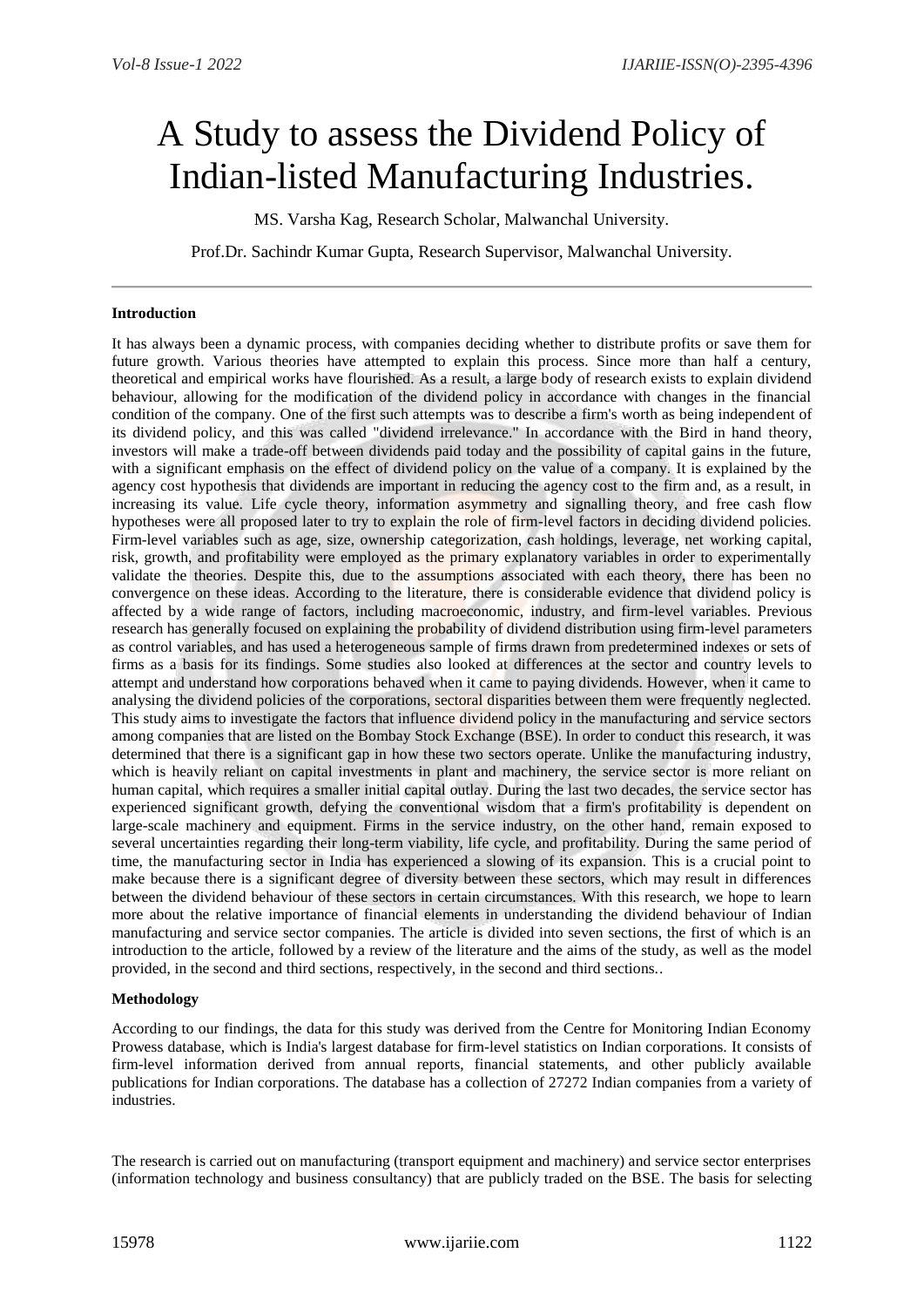the aforementioned sectors is the consistency with which they represent their respective industries in terms of their working behaviour. We collected information on 287 manufacturing companies and 200 service companies that were publicly traded on the Bombay Stock Exchange (BSE) throughout a three-year period from 2016 to 2019. The dividend is the dependent variable in the regression model suggested in the study, with the explanatory factors being size, age, ownership group, cash holdings, net working capital, risk, leverage, cash, and profitability.

The basic analysis is carried out using a simple linear OLS model, in which all of the independent variables are assumed to be exogenous and the error term is assumed to be not serially associated with the other independent variables. When any of the aforementioned conditions are not met, the linear OLS model will be biassed in one direction. It is necessary to account for the aforementioned biases by employing an OLS estimator with fixed and random effects. The fixed effects model is characterised by the assumption that the intercept or slope of variables is time invariant but will differ among individuals, while the error term intercepts are considered to be temporal variant. In order to determine which model is most appropriate, the Hausman test for fixed and random effects was used in conjunction with the null hypotheses suggesting that the random model is most appropriate. Because of collinearity criteria and the time-variant influence on the independent variables, the age and ownership variables are excluded from the fixed effect model.

# **Results and Discussion**

Finally, utilising GMM, it was discovered that size and cash holdings are positively significant, whereas networking capital is adversely significant in the service industry. The outcome enhanced the fixed effects regression estimate, which stated that networking capital was positively related to the dividend paid, which looked to be at odds with the literature at the time of publication. For the manufacturing industry, data show that size and profitability are positively significant, but that networking capital is adversely significant when it comes to the dividend given by the company.

Following the data, it can be concluded that size, cash holdings, and net working capital are the only important variables in the service sector that have a positive association. It turns out that the regressors and the error term have a negative correlation ( $r = -0.7411$ ). The intra-class correlations between the firms are found to be (rho = 0.5839), which suggests that heterogeneity among the firms accounts for 51,22 percent of the total variance explained R2 (69.11 percent). Further findings from the manufacturing industry revealed that business size and profitability are positively significant, whereas risk and networking capital are adversely significant in affecting dividend decisions in the sector. The correlation coefficient between the error term and the independent variables is  $(0.118)$ , and the intra-class correlation coefficient is (rho = 0.71.22), accounting for 7122 percent of the total variance explained by R2 (24.11.24 per cent). The models for both sectors are shown to be statistically significant when the confidence intervals reach 97%.

We employ two criteria to determine whether or not our model is correctly specified: the Arellano and Bond test for zero autocorrelation and the Sargan test for over-identifying limitations, often known as j-statistics, to determine whether or not our model is correctly described. After doing the first test, we discovered that both the first order and the second order p values do not allow us to reject null hypotheses, which state that there is no autocorrelation in the model provided in both sectors. It is likewise rejected by the second test for overidentifying restrictions if the null hypotheses of over-identifying restrictions are true. As a result, we may conclude that the models employed for the analysis are appropriate and applicable to both sectors of industry.

# **Conclusions**

The findings of the study can be used by both companies and investors to better understand the dividend behaviour of industrial and service sector companies. The managers might focus their efforts on the factors that have a substantial impact on the investors' perceptions of profit distributions in order to maintain an equilibrium of investor attitudes. It will also aid in the understanding of the sectoral divergence dividend behaviour of corporations in various industries. India is a developing country, and the findings can be applied to other emerging nations with a similar structure of manufacturing and service sectors, such as those in South Asia, to better explain dividend behaviour. As a result of government measures such as foreign direct investment (FDI) or tax breaks, this study is limited in its ability to capture macroeconomic factors that contribute to a particular sector's rapid growth.